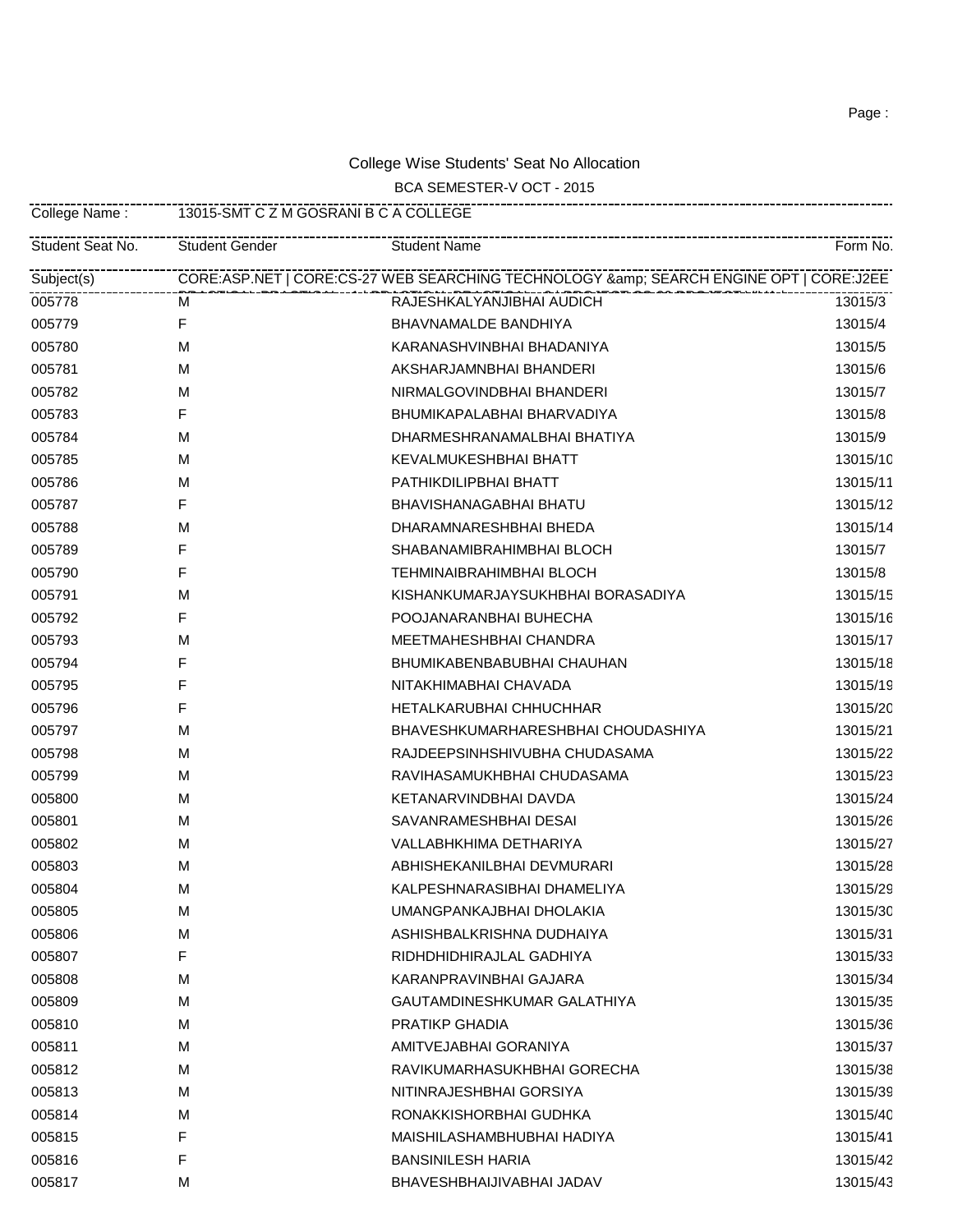| 005818 | М | AJAYSINHRAJENDRASINH JADEJA      | 13015/44 |
|--------|---|----------------------------------|----------|
| 005819 | M | JAYRAJSINHVIKRAMSINH JADEJA      | 13015/45 |
| 005820 | M | MAHAVIRSINHVANRAJSINH JADEJA     | 13015/46 |
| 005821 | M | MAHIPATSINHOGHUBHA JADEJA        | 13015/47 |
| 005822 | М | MAYURSINHJAGDISHSINH JADEJA      | 13015/48 |
| 005823 | M | SHAKTISINHKIRITSINH JADEJA       | 13015/49 |
| 005824 | М | HARSHITKUMARNILESHBHAI JANI      | 13015/51 |
| 005825 | М | ASHISHBABUBHAI JETHAVA           | 13015/52 |
| 005826 | M | NIKHIL KUMARJETENDRA JHA         | 13015/53 |
| 005827 | F | KOMALPRAFULBHAI JOSHI            | 13015/54 |
| 005828 | M | TEJASKUMARKISHORBHAI JOSHI       | 13015/55 |
| 005829 | F | ISHITAJAYSUKHBHAI KANANI         | 13015/60 |
| 005830 | М | PARBATRAMA KANDORIA              | 13015/61 |
| 005831 | М | MOHITKARMSHIBHAI KASUNDRA        | 13015/62 |
| 005832 | М | HARDEEPSINHCHANDUBHA KER         | 13015/63 |
| 005833 | F | RADHIKANITINKUMAR KOTECHA        | 13015/65 |
| 005834 | F | DIVYABHIMASHIBHAI LAGARIYA       | 13015/67 |
| 005835 | F | BHARTIPRAKASHBHAI MAKWANA        | 13015/68 |
| 005836 | M | PARTHDINESHBHAI MANDAVIA         | 13015/69 |
| 005837 | М | <b>VIVEKKIRANBHAI MANGI</b>      | 13015/70 |
| 005838 | M | PAVANNARANBHAI MANSATTA          | 13015/71 |
| 005839 | M | SAGARVINODBHAI MANSATTA          | 13015/72 |
| 005840 | M | YASHKIRITBHAI MANSATTA           | 13015/73 |
| 005841 | M | NINADHARSHADBHAI MEHTA           | 13015/74 |
| 005842 | F | <b>KRISHNAJITENDRABHAI MER</b>   | 13015/75 |
| 005843 | M | PRITHVICHHAGANBHAI MODHWADIA     | 13015/76 |
| 005844 | М | VIMALRAMCHANDRA MOTIYANI         | 13015/77 |
| 005845 | M | ASHAARVINDBHAI NADIYAPARA        | 13015/78 |
| 005846 | М | JAYVINODBHAI NANDA               | 13015/79 |
| 005847 | M | SAGARVINODBHAI NANDA             | 13015/80 |
| 005848 | М | HARDIKMOHANBHAI NARIYA           | 13015/81 |
| 005849 | М | KISHANHARESHKUMAR PADALIYA       | 13015/83 |
| 005850 | M | MADHAVJAYANTIBHAI PANSARA        | 13015/84 |
| 005851 | M | RAVIVITTHALBHAI PATODIYA         | 13015/85 |
| 005852 | F | S. PRIYADARSHINISUGUMARAN PILLAI | 13015/86 |
| 005853 | F | ANKITAPRAVINBHAI RAJYAGURU       | 13015/90 |
| 005854 | M | VISHALMANSUKHBHAI RAMANI         | 13015/91 |
| 005855 | F | MAYAMANSUKHBHAI RANIPA           | 13015/92 |
| 005856 | М | ASIFFARUKBHAI SACHDA             | 13015/93 |
| 005857 | M | BHAVYAMUKESHBHAI SANCHANIYA      | 13015/94 |
| 005858 | M | AKHILMANSUKHBHAI SANGANI         | 13015/95 |
| 005859 | M | ANKITKARSHANBHAI SANGANI         | 13015/96 |
| 005860 | F | HIRALDINESHBHAI SANGHANI         | 13015/97 |
| 005861 | М | YASHKUMARBHARATBHAI SANTOKI      | 13015/98 |
| 005862 | М | DHAVALDINESHBHAI SHANGHANI       | 13015/99 |
| 005863 | М | SIDDHARTHNITINBHAI SHETH         | 13015/10 |
| 005864 | F | KAJALBENDEVASHIBHAI SUVA         | 13015/10 |
| 005865 | M | ANANDMANSUKHBHAI TANK            | 13015/10 |
| 005866 | M | JAYKUMARSHIVABHAI TARAVIYA       | 13015/10 |
| 005867 | М | MAYURRAVJIBHAI THUMMAR           | 13015/10 |
| 005868 | М | RAJKESHUBHAI VAGHELA             | 13015/10 |
| 005869 | F | PRIYANKASHANTILAL VASOYA         | 13015/10 |
|        |   |                                  |          |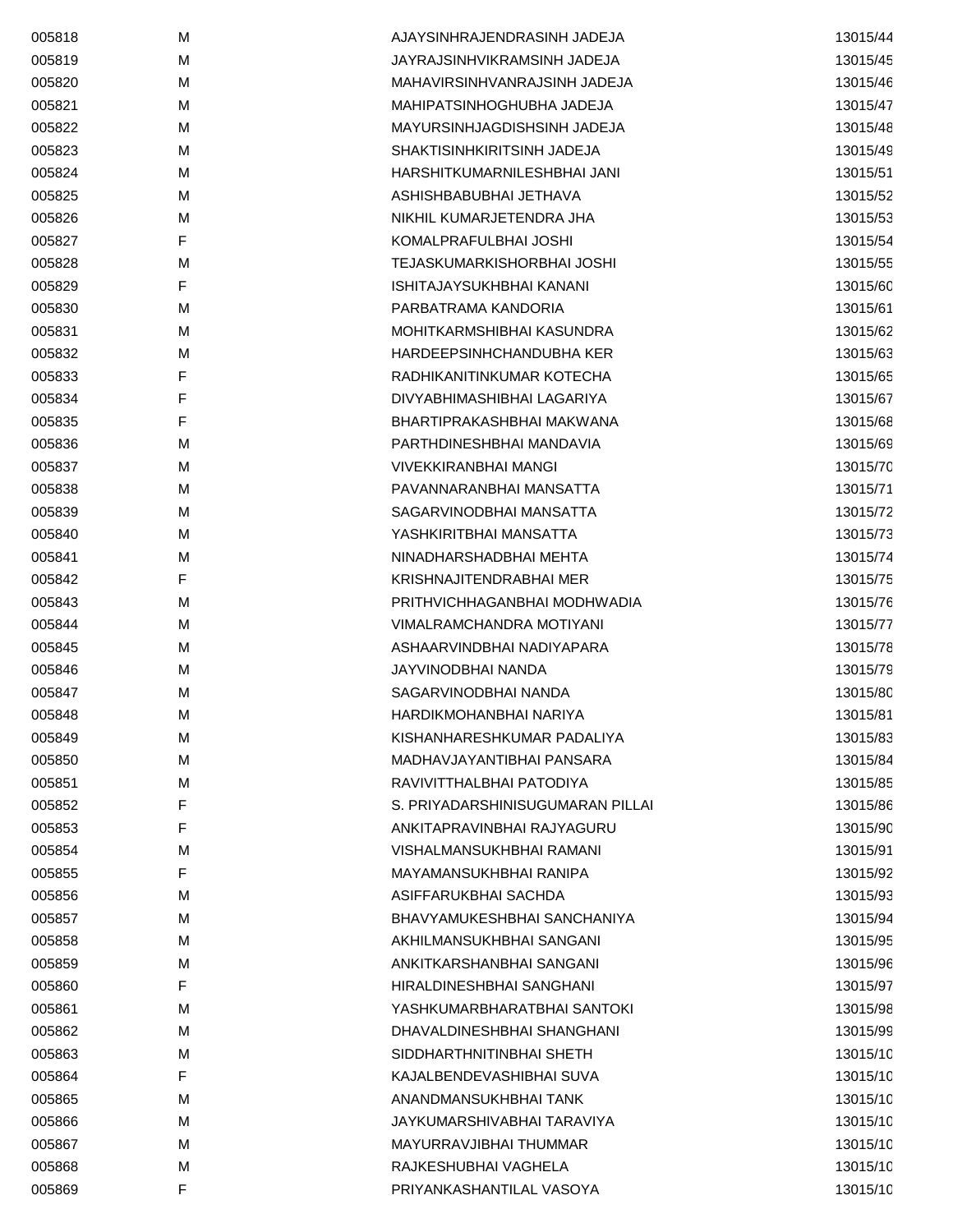| 005870        | М          | KARANTULSIDAS VIDHANI     |             |     | 13015/11 |
|---------------|------------|---------------------------|-------------|-----|----------|
| 005871        | M          | JIGARRAMESHBHAI VINZAVA   |             |     | 13015/16 |
| 005872        | м          | KARTIKMAHESHBHAI VISARIYA |             |     | 13015/11 |
| Printed Date: | 08/10/2015 |                           | Printed By: | EMS |          |
| Printed Time: | 8:09:20    |                           |             |     |          |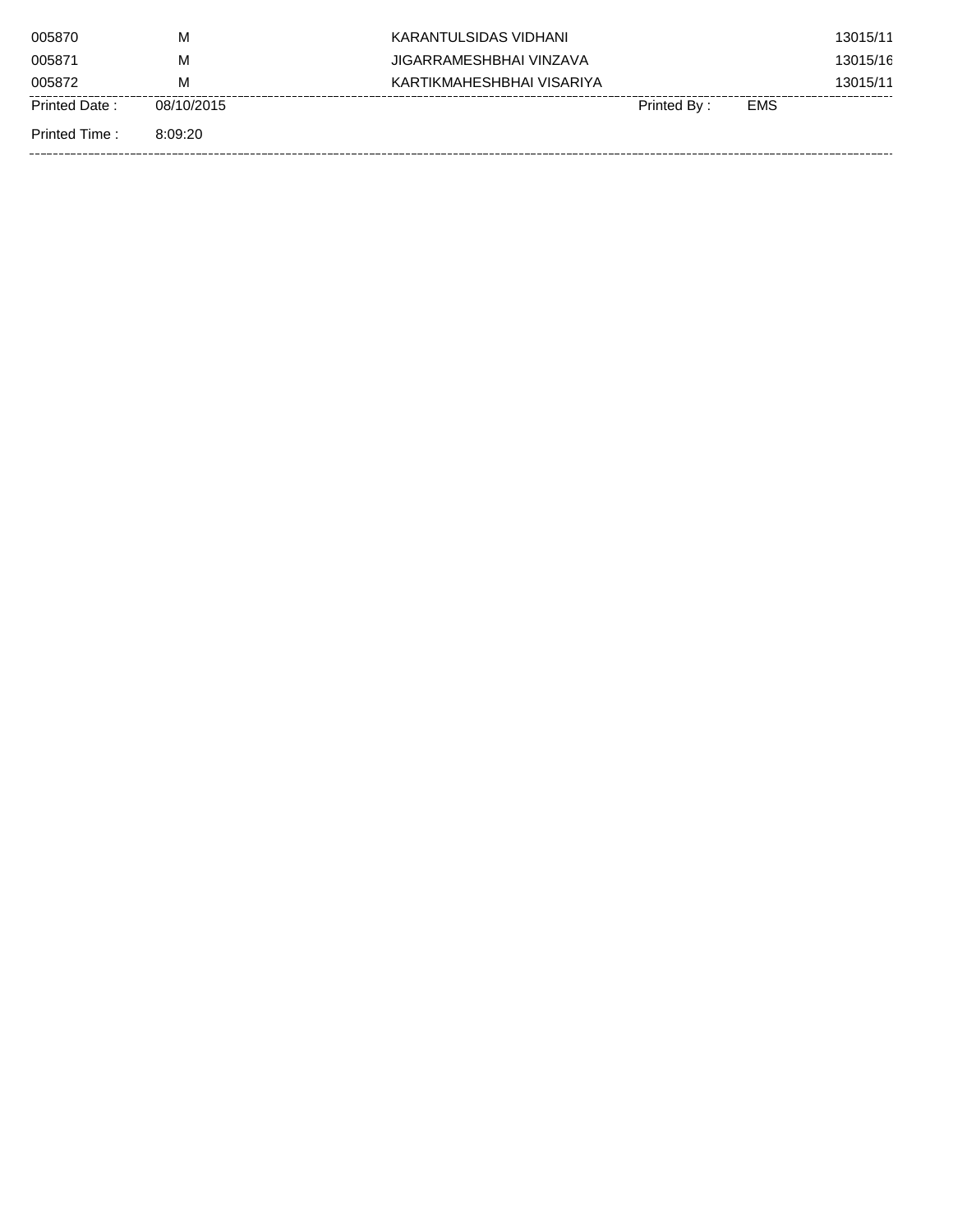# 1

. . . . . . . . . . .

---------

### Form No.

### 13015/10

13015/12

13015/14

### 13015/15

### 13015/16

13015/17

### 13015/18

13015/19

### 13015/20

13015/23

13015/26 13015/27

13015/29

# 13015/30

13015/33

13015/35 13015/36

# 13015/37

13015/38 13015/39

### 13015/40

13015/42 13015/43

13015/34

13015/28

13015/22

# 13015/24

### ..........

### CORE:ASP.NET | CORE:CS-27 WEB SEARCHING TECHNOLOGY & SEARCH ENGINE OPT | CORE:J2EE |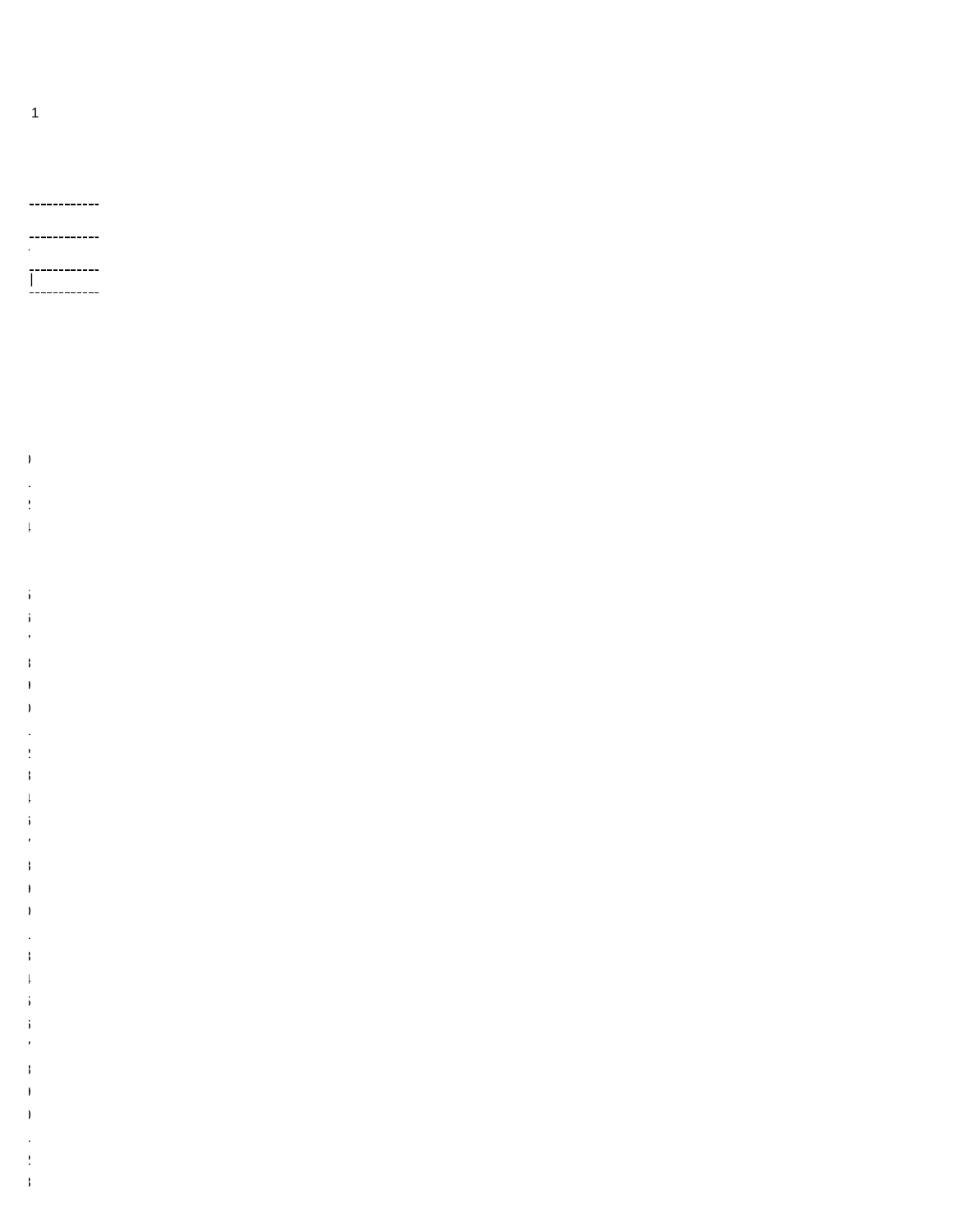13015/44 13015/45 13015/46 13015/47 13015/48 13015/49 13015/52 13015/53 13015/54 13015/55 13015/60 13015/62 13015/63 13015/65 13015/67 13015/68 13015/69 13015/70 13015/72 13015/73 13015/74 13015/75 13015/76 13015/77 13015/78 13015/79 13015/80 13015/83 13015/84 13015/85 13015/86 13015/90 13015/92 13015/93 13015/94 13015/95 13015/96 13015/97 13015/98 13015/99  $10$ 

 $3$  $\overline{14}$ 

 $15$  $6$ 

13015/109

 $8<sub>1</sub>$